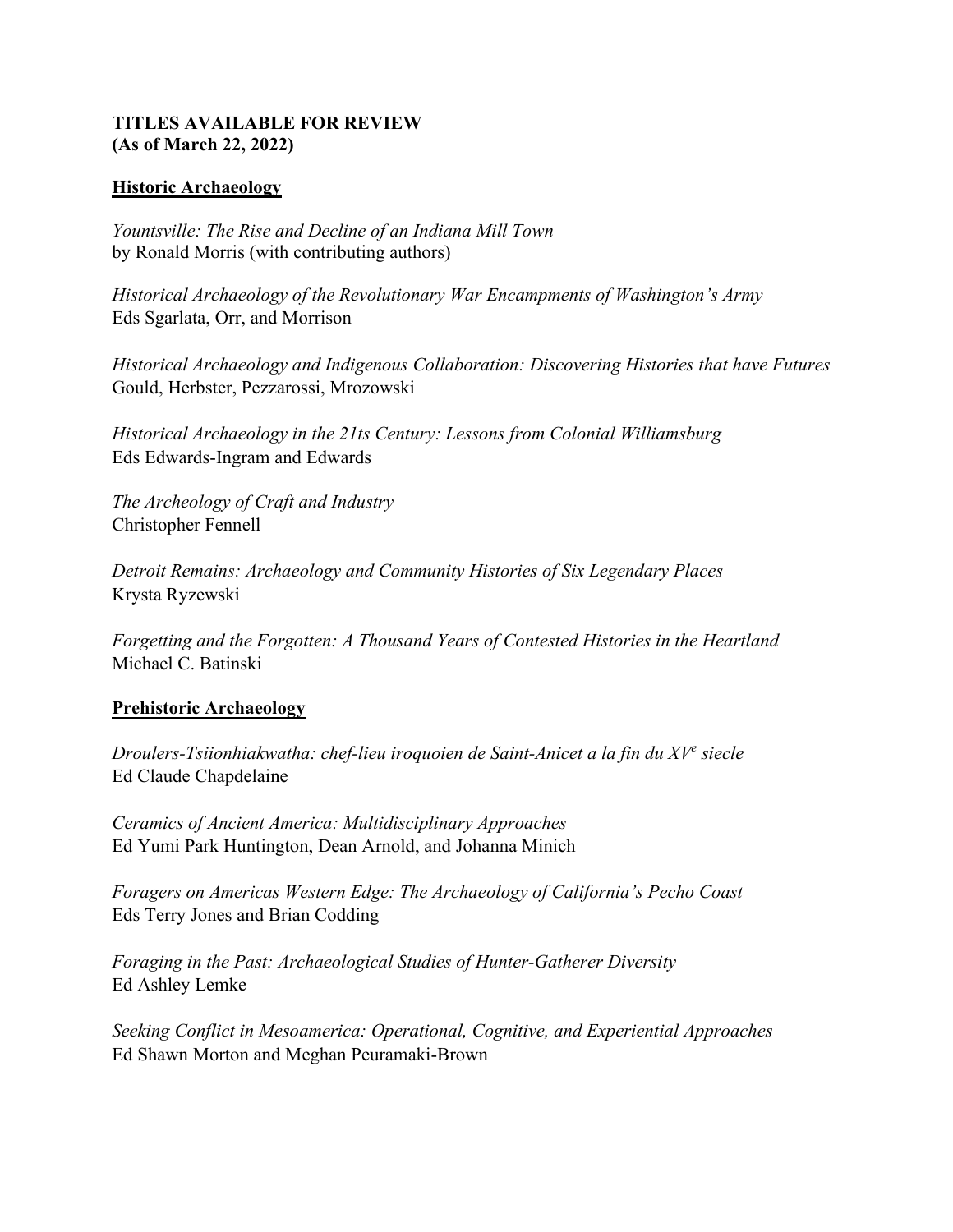*Interaction and Connectivity in the Greater Southwest*  Ed Harry and Roth

*A History of Platform Mound Ceremonialism*  Meghan Kassabaum

*Reconsidering Mississippian Communities and Households*  Eds Watts Malouchos and *Betzenhauser* 

*Patagonian Prehistory: Human Ecology and Cultural Evolution in the Land of Giants*  Raven Garvey

*Falls of the Ohio River: Archaeology of Native American Settlement*  Eds Pollack, Bader, Carlson

*Phipps Site Ceramics: A Typological, Morphological, and Contextual Analysis of a Mid-Twentieth Century Legacy Collection* Joseph Tiffany

*The Calf Creek Horizon: A Mid-Holocene Hunter-Gatherer Adaptation in the Central and Southern Plains of North America* Eds Lohse, Duncan, and Wycoff

# **Contact & Colonial Eras**

*Modeling Entradas: Sixteenth Century Assemblages in North America*  Ed Clay Mathers

*The Archaeology of Southeastern Native American Landscapes of the Colonial Era*  Charles Cobb

*Unearthing the Missions of Spanish Florida*  Eds Peres and Marrinan

# **Other**

*Monacan Millennium: A Collaborative Archaeology and History of a Virginia Indian People*  by Jeffrey Hantman

*Baking, Bourbon, and Black Drink*  Ed Tanya Peres and Aaron Deter-Wolf